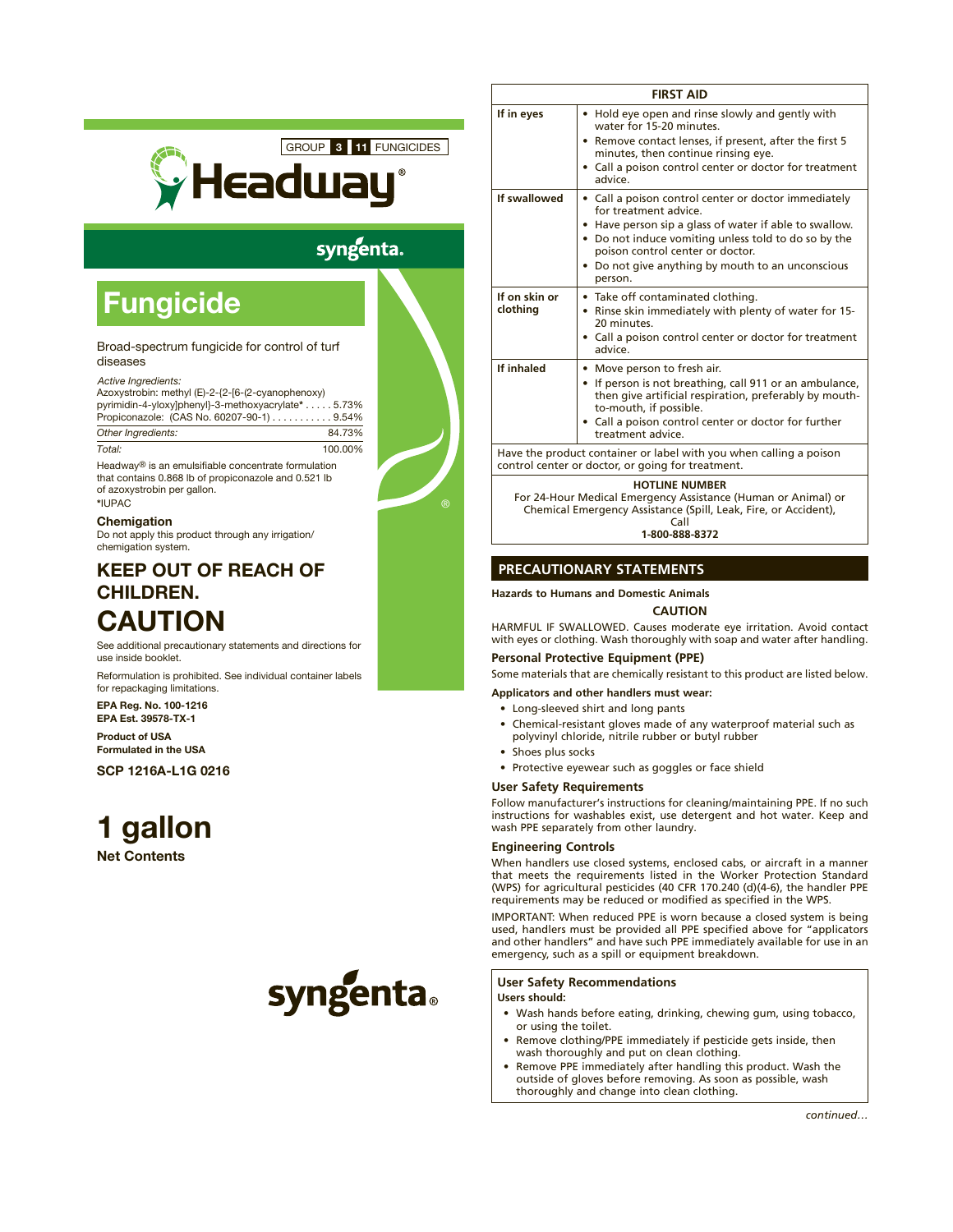# **PRECAUTIONARY STATEMENTS** *(continued)*

#### **Environmental Hazards**

Azoxystrobin can be persistent for several months or longer. Azoxystrobin has degradation products which have properties similar to chemicals which are known to leach through soil to ground water under certain conditions as a result of agricultural use. Use of this chemical in areas where soils are permeable, particularly where the water table is shallow, may result in ground water contamination.

This product is toxic to fish and shrimp (aquatic invertebrates). Do not apply directly to water. For terrestrial uses, do not apply directly to water, or to areas where surface water is present, or to intertidal areas below the mean high water mark. Drift and runoff may be hazardous to aquatic organisms in neighboring areas. Do not contaminate water when disposing of equipment washwaters or rinsate.

Notify state and/or Federal authorities and Syngenta immediately if you observe any adverse environmental effects due to use of this product.

# **CONDITIONS OF SALE AND LIMITATION OF WARRANTY AND LIABILITY**

**NOTICE:** Read the entire Directions for Use and Conditions of Sale and Limitation of Warranty and Liability before buying or using this product. If the terms are not acceptable, return the product at once, unopened, and the purchase price will be refunded.

The Directions for Use of this product must be followed carefully. It is impossible to eliminate all risks inherently associated with the use of this product. Plant injury, ineffectiveness or other unintended consequences may result because of such factors as manner of use or application, weather or turf conditions, presence of other materials or other influencing factors in the use of the product, which are beyond the control of SYNGENTA CROP PROTECTION, LLC or Seller. To the extent permitted by applicable law, Buyer and User agree to hold SYNGENTA and Seller harmless for any claims relating to such factors.

SYNGENTA warrants that this product conforms to the chemical description on the label and is reasonably fit for the purposes stated in the Directions for Use, subject to the inherent risks referred to above, when used in accordance with directions under normal use conditions. To the extent permitted by applicable law: (1) this warranty does not extend to the use of this product contrary to label instructions or under conditions not reasonably foreseeable to or beyond the control of Seller or SYNGENTA, and (2) Buyer and User assume the risk of any such use. TO THE EXTENT PERMITTED BY APPLICABLE LAW, SYNGENTA MAKES NO WARRANTIES OF MERCHANTABILITY OR OF FITNESS FOR A PARTICULAR PURPOSE NOR ANY OTHER EXPRESS OR IMPLIED WARRANTY EXCEPT AS WARRANTED BY THIS LABEL.

To the extent permitted by applicable law, in no event shall SYNGENTA be liable for any incidental, consequential or special damages resulting from the use or handling of this product. **TO THE EXTENT PERMITTED BY APPLICABLE LAW, THE EXCLUSIVE REMEDY OF THE USER OR BUYER, AND THE EXCLUSIVE LIABILITY OF SYNGENTA AND SELLER FOR ANY AND ALL CLAIMS, LOSSES, INJURIES OR DAMAGES (INCLUDING CLAIMS BASED ON BREACH OF WARRANTY, CONTRACT, NEGLIGENCE, TORT, STRICT LIABILITY OR OTHERWISE) RESULTING FROM THE USE OR HANDLING OF THIS PRODUCT, SHALL BE THE RETURN OF THE PURCHASE PRICE OF THE PRODUCT OR, AT THE ELECTION OF SYNGENTA OR SELLER, THE REPLACEMENT OF THE PRODUCT.**

SYNGENTA and Seller offer this product, and Buyer and User accept it, subject to the foregoing Conditions of Sale and Limitation of Warranty and Liability, which may not be modified except by written agreement signed by a duly authorized representative of SYNGENTA.

# **DIRECTIONS FOR USE**

It is a violation of Federal law to use this product in a manner inconsistent with its labeling.

FAILURE TO FOLLOW THE USE DIRECTIONS AND PRECAUTIONS ON THIS LABEL MAY RESULT IN PLANT INJURY OR POOR DISEASE CONTROL.

Do not apply this product in a way that will contact workers or other persons, either directly or through drift. Only protected handlers may be in the area during application. For any requirements specific to your State or Tribe, consult the agency responsible for pesticide regulation.

# **AGRICULTURAL USES**

For use to control diseases on turf on Sod Farms

#### **AGRICULTURAL USE REQUIREMENTS**

Use this product only in accordance with its labeling and with the Worker Protection Standard, 40 CFR part 170. This Standard contains requirements for the protection of agricultural workers on farms, forests, nurseries, and greenhouses, and handlers of agricultural pesticides. It contains requirements for training, decontamination, notification, and emergency assistance. It also contains specific instructions and exceptions pertaining to the statements on this label about personal protective equipment (PPE), notification to workers, and restrictedentry interval. The requirements in this box only apply to uses of this product that are covered by the Worker Protection Standard. Exception: if product is soil injected or soil incorporated, the Worker Protection Standard, under certain circumstances, allows workers to enter the treated area if there will be no contact with anything that has been treated.

**Do not enter or allow worker entry into treated areas during the restricted-entry interval (REI) of 12 hours.**

PPE required for early entry to treated areas that is permitted under the Worker Protection Standard and that involves contact with anything that has been treated, such as plants, soil or water is:

- **Coveralls**
- Shoes and socks
- • Chemical-resistant gloves made of any waterproof material

# **NON-AGRICULTURAL USES**

For use to control diseases on turf on golf courses, lawns and landscape areas around residential, institutional, public, commercial and industrial buildings, parks, recreational areas and athletic fields.

#### **NON-AGRICULTURAL USE REQUIREMENTS**

The requirements in this box apply to uses of this product that are NOT within the scope of the Worker Protection Standard for agricultural pesticides (40 CFR Part 170). The WPS applies when this product is used to produce agricultural plants on farms, forests, nurseries, or greenhouses. The area being treated must be vacated by unprotected persons.

Do not treat areas while unprotected humans or domestic animals are present in the treatment areas. Because certain states may require more restrictive reentry intervals, consult your State Department of Agriculture for further information.

Do not allow entry into treatment area until area that was treated with Headway is dry.

# **PRODUCT INFORMATION**

Headway is a combination of two broad-spectrum, preventative fungicides with systemic properties recommended for the control of many important turfgrass diseases. Headway may be applied as a foliar spray in alternating spray programs or in tank mixes with other registered turf protection products. All applications must be made according to the use directions that follow.

Headway is a member of Syngenta's Plant Performance™ product line that can improve plant vigor and quality. The additional benefits are due to positive effects on plant physiology, which can vary according to plant species and growing environment.

### **PRODUCT USE PRECAUTIONS**

**DO NOT** graze or feed clippings from treated turf areas to animals.

**DO NOT** apply Headway to turf by air.

Headway has demonstrated some phytotoxic effects when mixed with products that are formulated as EC's. These effects are enhanced if applications are made under cool, cloudy conditions and these conditions remain for several days following application. In addition, adjuvants that contain some form of silicone have also contributed to phytotoxicity.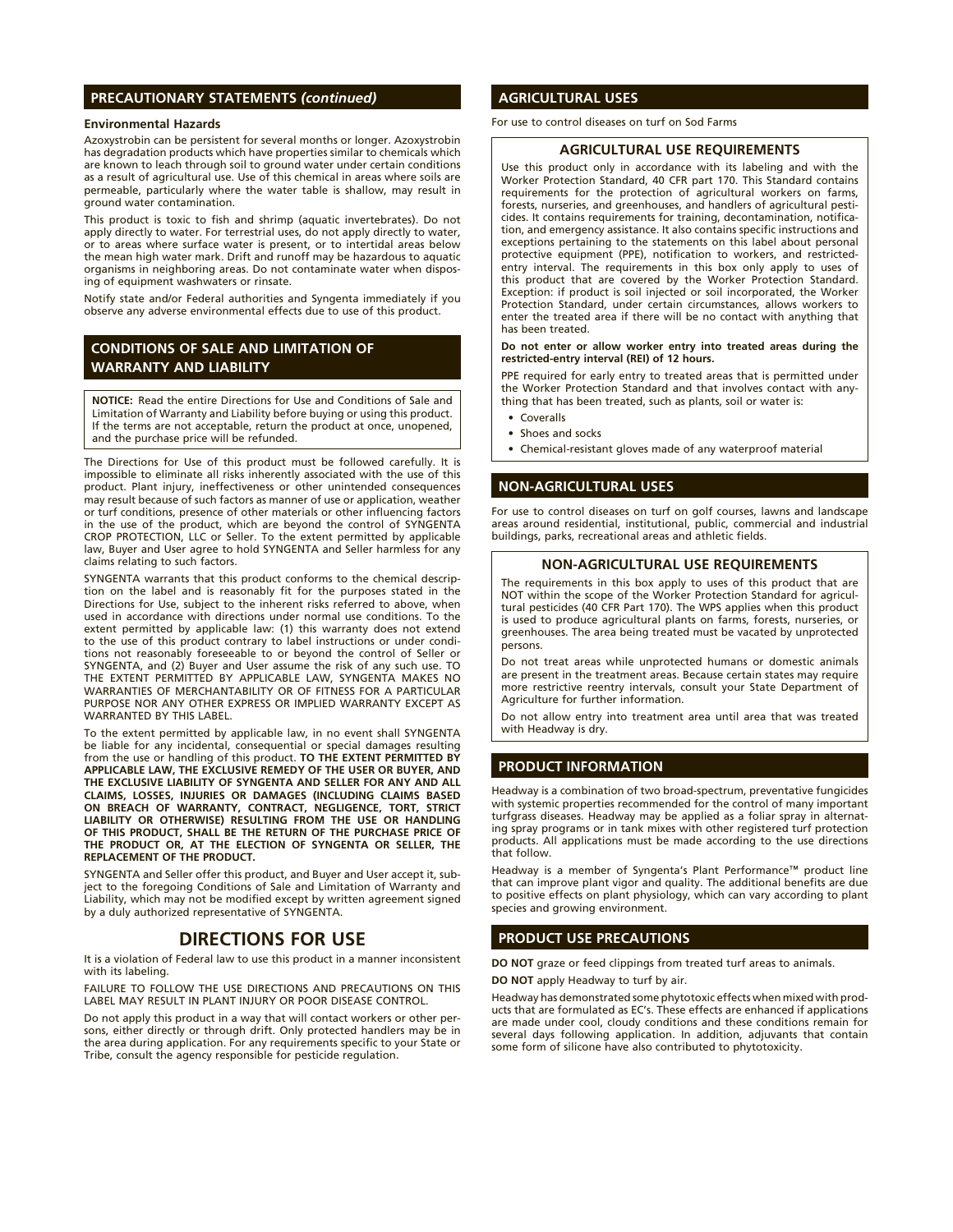#### **INTEGRATED PEST (DISEASE) MANAGEMENT**

Headway should be integrated into an overall disease and pest management strategy whenever the use of a fungicide is required. Cultural practices known to reduce disease development should be followed. The **SPECIFIC USE DIRECTIONS** section in this label identifies specific IPM recommendations. Consult your local turf authority for additional IPM strategies established for your area. Headway may be used in State Agricultural Extension advisory (disease forecasting) programs which recommend application timing based on environmental factors favorable for disease development.

# **RESISTANCE MANAGEMENT**

#### GROUP **3 11** FUNGICIDES

Headway is a mixture of a Group 3 (propiconazole) and a Group 11 (azoxystrobin) fungicide. Headway has two modes of action: (1) DMI (Demethylation Inhibitor of sterol biosynthesis) [Group 3], and (2) inhibitor of the Qo (quinone outside) site within the electron transport system (QoI) as well as disrupting membrane synthesis by blocking demethylation [Group 11]. Fungal pathogens can develop resistance to products with the same mode of action when used repeatedly. Headway is not cross-resistant with other classes of fungicides which have different modes of action. Because resistance development cannot be predicted, use of this product should conform to resistance management strategies established for turf in your area. Consult your local or State turf authorities for resistance management strategies that are complementary to those in this label.

Resistance management strategies may include rotating and/or tankmixing with products having different modes of action or limiting the total number of applications per season. Avoid alternation with other QoIs, such as pyraclostrobin and trifloxystrobin or other DMI's such as triadimefon, fenarimol, and myclobutanil. Headway should not be alternated or tank mixed with fungicides to which resistance has already developed. Continual use of Headway may allow less sensitive strains of pathogens to increase in the population and reduce the efficacy of Headway. Syngenta encourages responsible resistance management to ensure effective long-term control of the fungal diseases on this label.

Use of a multiple-site contact fungicide such as Daconil as an alternation or tank-mix partner can help alleviate selection pressure on pathogens and delay the onset of resistance. However, DO NOT use Daconil or other products containing chlorothalonil on home lawns or turf sites associated with apartment buildings, daycare centers, playgrounds, playfields, recreational park athletic fields, athletic fields located on or next to schools (i.e., elementary, middle and high schools), campgrounds, churches and theme parks.

Since pathogens differ in their potential to develop resistance to fungicides, the **SPECIFIC USE DIRECTIONS** section in this label provides resistance management strategies specific for each disease.

#### **SPRAYING/MIXING**

Do not apply Headway to turf by air.

Headway may be applied with all types of spray equipment commonly used for making ground applications. Do not apply Headway through any type of ultra-low-volume (ULV) spray system (less than 3 gal/A). Proper adjustments and calibration of spraying equipment to give good canopy penetration and coverage is essential for good disease control. The higher rates in the rate range and/or shorter spray intervals may be required under conditions of heavy infection pressure, highly susceptible varieties, or when disease-conducive environmental conditions exist.

Apply Headway in sufficient water volume for adequate coverage.

# **SPRAY DRIFT MANAGEMENT**

A variety of factors including weather conditions (e.g., wind direction, wind speed, temperature, relative humidity) and method of application can influence pesticide drift. The applicator must evaluate all factors and make appropriate adjustments when applying this product.

#### Wind Speed

Do not apply at wind speeds greater than 15 mph.

#### Droplet Size

Apply as a medium or coarser spray (ASAE Standard 572).

#### Temperature Inversions

If applying at wind speeds less than 3 mph, the applicator must determine if a) conditions of temperature inversion exist, or b) stable atmospheric conditions exist at or below nozzle height. Do not make applications into areas of temperature inversions or stable atmospheric conditions.

#### Other State and Local Requirements

Applicators must follow all state and local pesticide drift requirements regarding application of propiconazole. Where states have more stringent regulations, they must be observed.

#### **Equipment**

All application equipment must be properly maintained and calibrated using appropriate carriers or surrogates.

*Additional requirement for groundboom application:*

1. Do not apply with a nozzle height greater than 4 feet above the crop canopy.

#### **ATTENTION**

Bermudagrass can be sensitive to Headway. Do not exceed 3 fl oz per 1,000 sq ft every 30 days on any variety of bermudagrass. In FL, do not apply Headway to bermudagrass golf course greens when temperatures exceed 90°F.

Headway is extremely phytotoxic to certain apple varieties.

AVOID SPRAY DRIFT. Extreme care must be used to prevent injury to apple trees (and apple fruit).

DO NOT spray Headway where spray drift may reach apple trees.

DO NOT spray when conditions favor drift beyond area intended for application. Conditions which may contribute to drift include thermal inversion, wind speed and direction, sprayer nozzle/pressure combinations, spray droplet size, etc. Contact your State extension agent for spray drift prevention guidelines in your area.

DO NOT use spray equipment which has been previously used to apply Headway to spray apple trees. Even trace amounts can cause unacceptable phytotoxicity to certain apple and crabapple varieties.

AVOIDING SPRAY DRIFT IS THE RESPONSIBILITY OF THE APPLICATOR.

Do not apply when weather conditions favor drift from treated areas to non-target aquatic habitat.

# **APPLICATION INSTRUCTIONS**

Apply Headway at rates and timings as described in this label.

#### **MIXING INSTRUCTIONS**

To prepare spray solution, partially fill the spray tank with clean water and begin agitation. Add the specified amount of Headway to the tank, allowing time for good dispersion, then add an adjuvant, if recommended. If tank mixes are required, product should be added to the spray tank in the following order: Headway, wettable granular or dry flowable formulations, wettable powders and flowable (aqueous suspensions) products. Finish filling the tank to the desired volume to obtain the proper spray concentration. Maintain agitation throughout the spraying operation. Do not allow spray mixture to stand overnight or for prolonged periods. Make up only the amount of spray required for immediate use. Sprayers should be thoroughly cleaned immediately after application. Do not use siliconebased products with Headway due to possible phytotoxicity.

#### **If spray-tank mixture is unsprayed for more than 18 hours (overnight), re-suspend product with agitation for 20 minutes.**

Headway is compatible with many commonly used fungicides, liquid fertilizers, herbicides, insecticides and biological control products. If tank mixes are desired, observe all directions, precautions, and limitations on labeling of all products used.

Consult compatibility charts or your local or State turf authority for compatibility information. Do not combine Headway in the spray tank with pesticides, surfactants, or fertilizers unless compatibility charts or your own prior use has shown that the combination is physically compatible, effective, and non-injurious under your conditions of use. If physical compatibility is unknown, the following procedure should be followed: Pour the recommended proportions of the products into a suitable container of water, mix thoroughly and allow it to stand at least twenty (20) minutes. If the combination remains mixed or can be re-mixed readily, the mixture is considered physically compatible.

# **SPECIFIC USE DIRECTIONS**

Headway controls listed pathogens that cause foliar, stem, and root diseases, including leaf and stem blights, leaf spots, patch diseases, mildews, anthracnose, fairy rings, molds, and rusts of turfgrass plants. Headway may be used to control certain diseases on turf in golf courses, lawns and landscape areas around residential, institutional, public, commercial and industrial buildings, parks, recreational areas and athletic fields.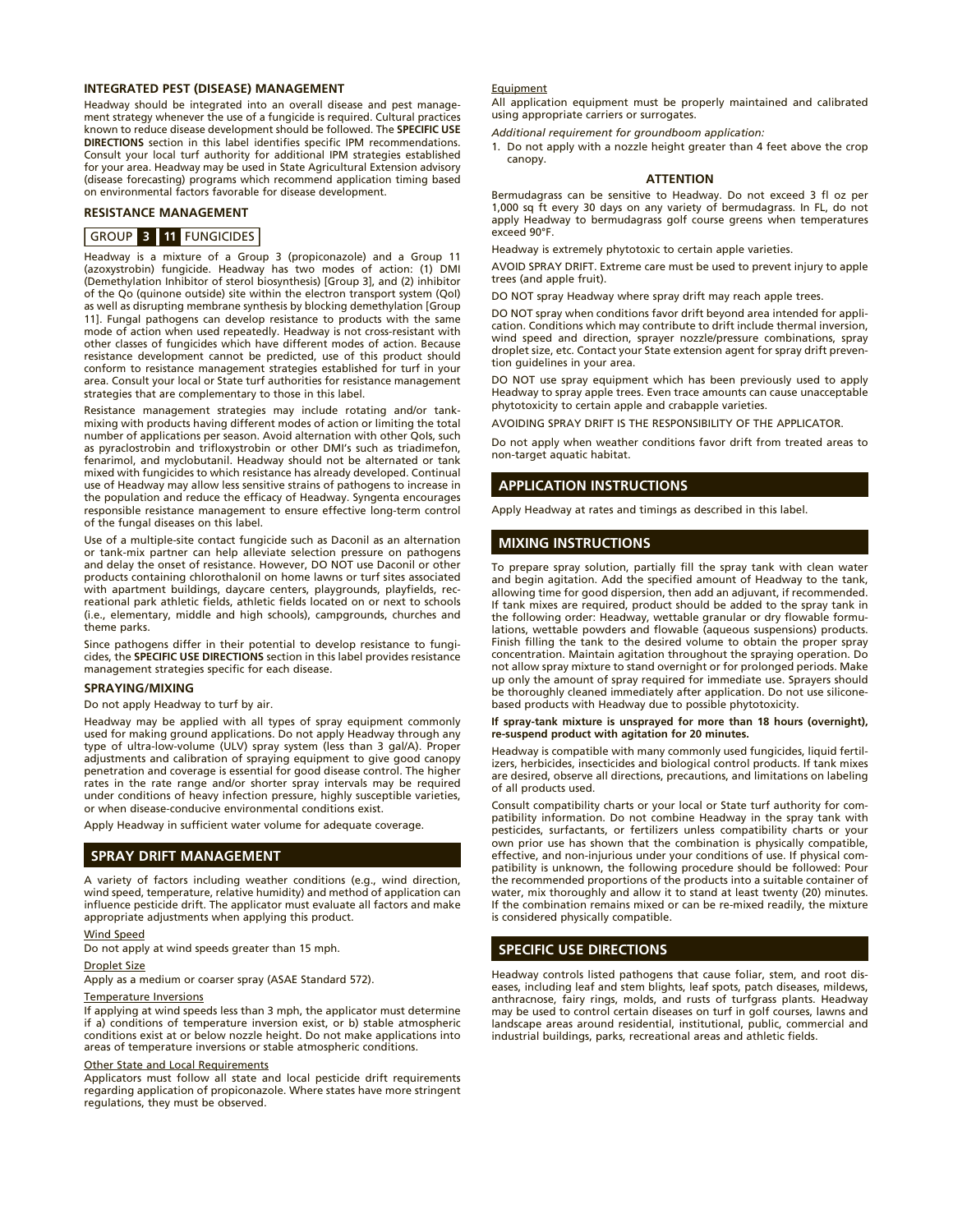**Integrated Pest (Disease) Management (IPM):** Sound turf management resulting in healthy, vigorous turf is the foundation of a good IPM program. Cultural practices such as proper choice of turf variety, nutrient management, proper cutting height, thatch management, and proper watering, drainage, and moisture stress management should be integrated with the use of fungicides to increase turf vigor and reduce the susceptibility to disease. Immunoassay detection kits and extension service diagnostic services can assist in the early and accurate identification of causal organisms and corresponding selection of the proper fungicide when required.

**Application Directions:** Headway should be applied prior to disease development. Mix Headway with the required amount of water and apply as a dilute spray application in 2-4 gallons of water per 1,000 sq ft (87-174 gal/A). Repeat applications at specified intervals for as long as required. For spot treatments, use 1.5 fl oz Headway per 1 to 2 gallons of water. Do not apply more than 8.1 gallons product per acre per year (23.75 fl oz product per 1,000 sq ft per year). Applications may be made by ground only.

#### **For use with soil injection applications:**

Headway may be applied through a liquid fungicide injector for the control of ectotrophic root diseases such as summer patch and take-all patch. Use Headway only in liquid injection equipment specifically designated for pesticide use.

Apply Headway at 1.5-3 fl oz per 1,000 sq ft. Spray carrier volume should fall within 30-150 gallons of water per 1,000 sq ft. Injection hole spacing of 1 inch by 1 inch is recommended for optimum control. Injection depth should be no greater than 2 inches. One inch depth is recommended for optimum results. Application timing should follow disease control strategies used for normal broadcast spray programs.

#### **For use in the establishment of turfgrass from seed or in overseeding of dormant turfgrass:**

Headway may be used for control of certain turfgrass diseases associated with turfgrass establishment from seed. Headway may also be used during overseeding of dormant turfgrass.

Headway may be safely applied before or after seeding or at seedling germination and emergence to ryegrass, bentgrass, bluegrass, and fescue turfgrass types. Optimum application timing is during seeding. See **Application Directions** section.

**Rate Ranges:** Use the shorter specified application interval and/or use the higher specified rate when prolonged favorable disease conditions exist.

# **DIRECTIONS FOR APPLICATION FOR TURF DISEASES**

| <b>Target Diseases</b>                                                                      | <b>Use Rate</b><br>(fl oz<br>product per<br>$1,000$ sq ft) | <b>Application</b><br>Interval<br>(days) | Remarks*                                                                                                                                                                                                                                                                                              |
|---------------------------------------------------------------------------------------------|------------------------------------------------------------|------------------------------------------|-------------------------------------------------------------------------------------------------------------------------------------------------------------------------------------------------------------------------------------------------------------------------------------------------------|
| Anthracnose<br>(Colletotrichum<br>cereale) (formerly<br>known as                            | $1.5 - 3$                                                  | 14-28                                    | Use preventatively. Begin applica-<br>tions when conditions are favor-<br>able for disease infection, prior to<br>disease symptom development.                                                                                                                                                        |
| C. graminicola)                                                                             |                                                            |                                          | The maximum application interval<br>for greens is 14 days.                                                                                                                                                                                                                                            |
| <b>Bentgrass Dead Spot</b><br>(Ophiosphaerella<br>agrostis)                                 | $1.5 - 3$                                                  | 14                                       | Begin applications prior to disease<br>development.                                                                                                                                                                                                                                                   |
| <b>Brown Patch</b><br>(Rhizoctonia solani)                                                  | $0.75 - 1.5$                                               | 14                                       | For higher cut cool season<br>turfgrass, St. Augustinegrass and<br>centipedegrass (fairways, lawns,<br>sodfarms, etc. above 0.375 inch in<br>height): Apply when conditions are<br>favorable for disease development                                                                                  |
| <b>Brown Patch</b><br>(Rhizoctonia solani)<br>and other Rhizoctonia                         | $1.5 - 3$                                                  | 14-28                                    | For Brown Patch, apply when con-<br>ditions are favorable for disease<br>development.                                                                                                                                                                                                                 |
| (R. spp.) diseases such<br>as Large Patch, Zoysia<br>Patch, Leaf & Sheath<br>Spot (R. zeae) |                                                            |                                          | For Large Patch of all warm-season<br>turfgrasses, make 1 or 2 applica-<br>tions in the fall prior to infection<br>or when conditions are favorable<br>for infection.                                                                                                                                 |
|                                                                                             |                                                            |                                          | For Zoysia Patch, make 1 or 2 appli-<br>cations approximately one month<br>prior to zoysiagrass dormancy.<br>Reapply 14 to 28 days later.                                                                                                                                                             |
|                                                                                             |                                                            |                                          | For Leaf & Sheath Spot (R. zeae),<br>apply when conditions are favor-<br>able for infection such as sequen-<br>tial or periods of temperatures at<br>or above 90 degrees Fahrenheit.<br>Curative control may necessitate<br>several applications. Target spray<br>applications at crown of turfgrass. |

| <b>Target Diseases</b>                                                               | <b>Use Rate</b><br>(fl oz<br>product per<br>$1,000$ sq ft) | <b>Application</b><br>Interval<br>(days) | Remarks*                                                                                                                                                                                                                                                                                                                                                                                                                                                                                                     |
|--------------------------------------------------------------------------------------|------------------------------------------------------------|------------------------------------------|--------------------------------------------------------------------------------------------------------------------------------------------------------------------------------------------------------------------------------------------------------------------------------------------------------------------------------------------------------------------------------------------------------------------------------------------------------------------------------------------------------------|
| Cool-Weather<br><b>Brown Patch</b><br><b>Yellow Patch</b><br>(Rhizoctonia cerealis)  | 3                                                          | 28                                       | Make 1 or 2 applications in fall or<br>when conditions are favorable for<br>disease development.                                                                                                                                                                                                                                                                                                                                                                                                             |
| Dichondra Rust<br>(Puccinia dichondrae)                                              | 3                                                          | 14-21                                    | Apply when conditions are favor-<br>able for disease development.                                                                                                                                                                                                                                                                                                                                                                                                                                            |
| Dollar Spot<br>(Sclerotinia<br>homoeocarpa)                                          | $0.75 - 1.5$                                               | 14                                       | Apply preventatively on higher cut<br>cool-season turfgrass (fairways,<br>lawns, etc. mowed at or above<br>0.375 inch in height) during<br>periods of low to moderate disease<br>pressure.                                                                                                                                                                                                                                                                                                                   |
| <b>Dollar Spot</b><br>(Sclerotinia<br>homoeocarpa)                                   | $1.5 - 3$                                                  | 14-28                                    | Apply preventatively when condi-<br>tions are favorable for disease<br>development. For non-residential<br>turf with active dollar spot, use<br>the higher rate and combine with<br>Daconil.                                                                                                                                                                                                                                                                                                                 |
| <b>Fairy Ring</b><br>(Lycoperdon spp.,<br>Agrocybe pediades,<br>and Bovista plumbea) | $1.5 - 3$                                                  | 14-28                                    | Apply as soon as possible after<br>fairy ring symptoms develop.<br>Apply in 2-4 gallons of water per<br>1,000 sq ft. Add the recommended<br>rate of a wetting agent to the<br>final spray. Severely damaged or<br>thin turf may require reseeding.<br>Fairy ring symptoms may take 2<br>to 3 weeks to disappear following<br>application. If area is hydrophobic,<br>use wetting agents and irrigate<br>prior to application(s) of Headway.<br>Reapplication after 28 days may be<br>required in some cases. |
| Gray Leaf Spot<br>(Pyricularia grisea)                                               | $1.5 - 3$                                                  | 14-28                                    | Use Headway in a preventative<br>disease control program. Begin<br>applications before disease is<br>present and alternate with other<br>fungicide chemistries that control<br>gray leaf spot.                                                                                                                                                                                                                                                                                                               |
| <b>Gray Snow Mold</b><br>Typhula Blight<br>(Typhula incarnata)                       | 3                                                          | 14-28                                    | Make two applications of 3 fl oz<br>spaced 14-28 days apart in late<br>fall just before snow cover. Tank<br>mixing with another snow mold<br>fungicide, such as Daconil and<br>Medallion, may enhance control<br>under severe disease pressure.                                                                                                                                                                                                                                                              |
| Leaf Rust<br><b>Stem Rust</b><br><b>Stripe Rust</b><br>(Puccinia spp.)               | $1.5 - 3$                                                  | 14-28                                    | Begin applications when condi-<br>tions are favorable for disease<br>infection, prior to disease symptom<br>development.                                                                                                                                                                                                                                                                                                                                                                                     |
| Leaf Spot<br>(Bipolaris sorokiniana)                                                 | $1.5 - 3$                                                  | 14-21                                    | Apply when conditions are favor-<br>able for disease development.                                                                                                                                                                                                                                                                                                                                                                                                                                            |
| <b>Melting Out</b><br>(Drechslera poae)                                              | $1.5 - 3$                                                  | 14-21                                    | Apply when conditions are favor-<br>able for disease development.                                                                                                                                                                                                                                                                                                                                                                                                                                            |
| Microdochium Patch<br>(formerly known as<br>Fusarium Patch)<br>(Microdochium nivale) | $1.5 - 3$                                                  | 14-28                                    | Use preventatively. Begin applica-<br>tions when conditions are favor-<br>able for disease infection, prior to<br>disease symptom development.                                                                                                                                                                                                                                                                                                                                                               |
| Necrotic Ring Spot<br>(Ophiosphaerella<br>korrae)                                    | 3                                                          | 14-28                                    | Apply when conditions are favor-<br>able for disease development.                                                                                                                                                                                                                                                                                                                                                                                                                                            |
| Pink Patch<br>(Limonomyses<br>roseipellis)                                           | $1.5 - 3$                                                  | 14-28                                    | Apply when conditions are favor-<br>able for disease development.                                                                                                                                                                                                                                                                                                                                                                                                                                            |
| Pink Snow Mold<br>(Microdochium nivale)                                              | 3                                                          | 14-28                                    | Make two applications of 3 fl oz<br>spaced 14-28 days apart in late<br>fall just before snow cover. Tank<br>mixing with another snow mold<br>fungicide, such as Daconil and<br>Medallion, may enhance control<br>under severe disease pressure.                                                                                                                                                                                                                                                              |
| Powdery Mildew<br>(Erysiphe graminis)                                                | $1.5 - 3$                                                  | 14-28                                    | Begin applications when condi-<br>tions are favorable for disease<br>infection, prior to disease symptom<br>development.                                                                                                                                                                                                                                                                                                                                                                                     |

*continued…*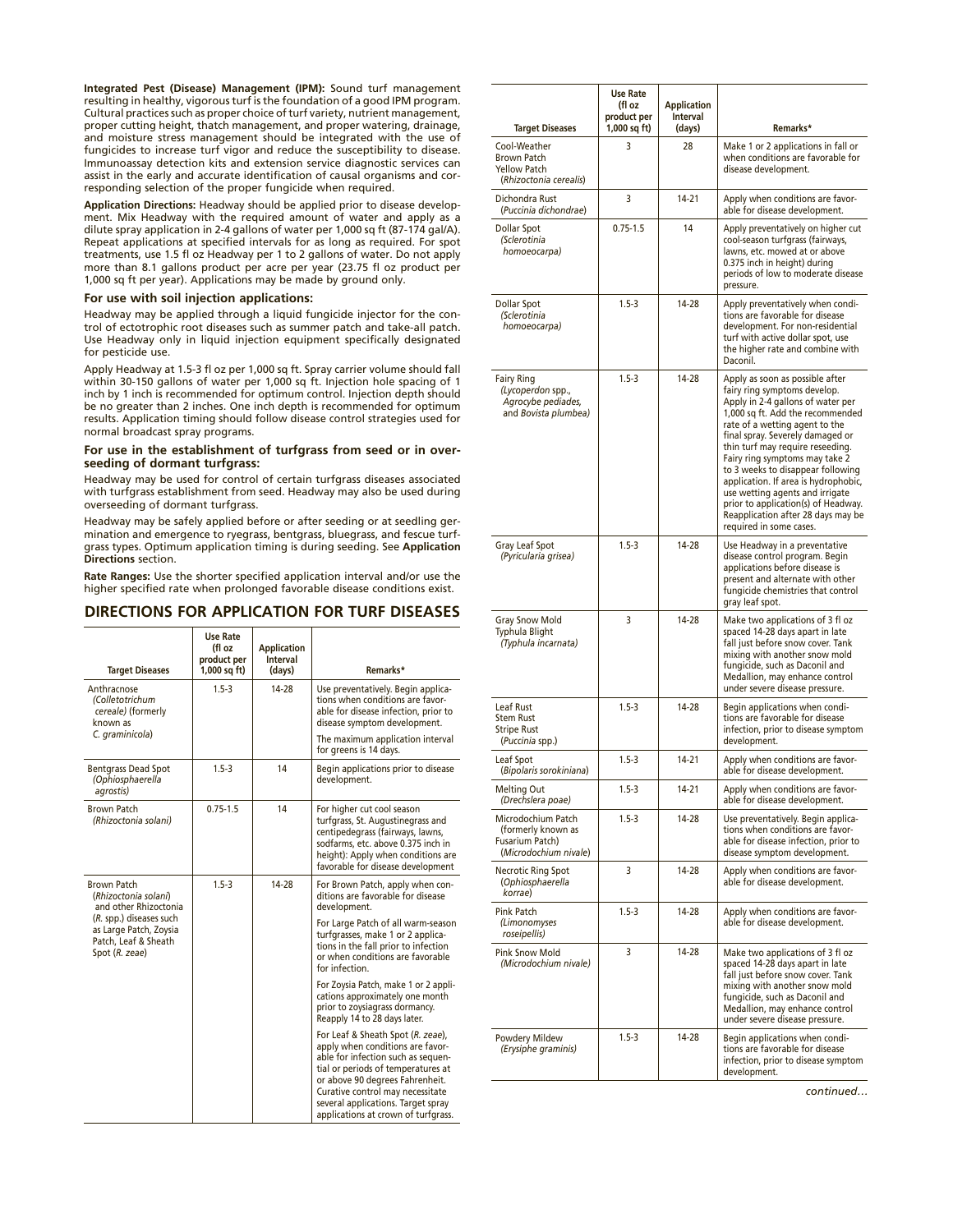# **DIRECTIONS FOR APPLICATION FOR TURF DISEASES**  *(continued)*

| <b>Target Diseases</b>                                                                                                       | <b>Use Rate</b><br>(fl oz<br>product per<br>$1,000$ sq ft) | <b>Application</b><br><b>Interval</b><br>(days) | Remarks*                                                                                                                                                                                                                                                                                                  |
|------------------------------------------------------------------------------------------------------------------------------|------------------------------------------------------------|-------------------------------------------------|-----------------------------------------------------------------------------------------------------------------------------------------------------------------------------------------------------------------------------------------------------------------------------------------------------------|
| <b>Pythium Blight</b><br>Pythium Root Rot<br>(Pythium<br>aphanidermatum,<br>Pythium spp.)                                    | 3                                                          | 14                                              | Use preventatively. Begin applications<br>when conditions are favorable for<br>disease infection, prior to disease<br>symptom development. During<br>periods of prolonged favorable condi-<br>tions, treat on the 14-day application<br>interval. For use on newly seeded as<br>well as established turf. |
| Pythium Root<br>Dysfunction<br>(Pythium volutum)                                                                             | 3                                                          | $21 - 28$                                       | Apply preventatively when mean<br>daily soil temperatures are between<br>55 F and 70 F. Irrigate with 0.1 to 0.2<br>inches within 24 hours after applica-<br>tion to facilitate movement into the<br>root zone.                                                                                           |
| <b>Red Thread</b><br>(Laetisaria fuciformis)                                                                                 | $1.5 - 3$                                                  | 14-28                                           | Apply when conditions are favorable<br>for disease development.                                                                                                                                                                                                                                           |
| Southern Blight<br>(Sclerotium rolfsii)                                                                                      | $1.5 - 3$                                                  | 14-28                                           | Apply when conditions are favorable<br>for disease development.                                                                                                                                                                                                                                           |
| Spring Dead Spot<br>(Ophiosphaerella<br>korrae or<br>Ophiosphaerella<br><i>narmari</i> or<br>Ophiosphaerella<br>herpotricha) | 3                                                          | $14 - 28$                                       | Apply 1 or 2 applications approxi-<br>mately one month prior to bermuda-<br>grass dormancy. $\frac{1}{4}$ to $\frac{1}{2}$ of<br>irrigation directly after application<br>is recommended. Reapply 14 to 28<br>days later.                                                                                 |
| <b>Summer Patch</b><br>(Magnaporthe poae)                                                                                    | $1.5 - 3$                                                  | 14-28                                           | Apply when conditions are favorable<br>for disease development. Initiate<br>applications when soil temperatures<br>reach 65°F at a 2 inch soil depth.                                                                                                                                                     |
| <b>Take-all Patch</b><br>(Gaeumannomyces<br>graminis var. avenae)                                                            | 3                                                          | 28                                              | Begin applications when conditions<br>are favorable for disease infection<br>prior to disease symptom develop-<br>ment. Make two applications 28 days<br>apart in the spring and two applica-<br>tions 28 days apart in the fall.                                                                         |

**\***Do not apply more than two sequential applications of Headway for con-trol of Gray Leaf Spot and Pythium diseases. For all other diseases when Gray Leaf Spot and Pythium diseases are not present, do not apply more than three sequential applications of Headway.

#### **Headway Rate Conversion Chart for Turf**

| Fl Oz Product*<br>Per 1,000 Sq Ft | <b>Pints Product</b><br>Per Acre | <b>Gallons Product</b><br>Per Acre |
|-----------------------------------|----------------------------------|------------------------------------|
| 0.75                              | 2.0                              | 0.26                               |
| 1.0                               | 2.7                              | 0.34                               |
| 1.5                               | 4.0                              | 0.51                               |
| 2.0                               | 5.4                              | 0.68                               |
| 2.5                               | 6.8                              | 0.85                               |
| 3.0                               | 8.2                              | 1.02                               |

**\***One fluid ounce of Headway contains 0.1088 ounces (weight) propiconazole and 0.0656 ounces (weight) azoxystrobin.

# **Amount of Headway for Turf Applications per 100 Gallons Spray volume: 2 gal/1,000 sq ft**

| <b>Headway Use Rate</b><br>(fl oz/1,000 sq ft) | Pints of product/100 gal |
|------------------------------------------------|--------------------------|
| 0.75                                           | 2.3                      |
| 1.0                                            | 3.1                      |
| 1.5                                            | 4.7                      |
| 2.0                                            | 6.2                      |
| 2.5                                            | 7.8                      |
| 3.0                                            | 9.4                      |

#### **Spray volume: 3 gal/1,000 sq ft**

| <b>Headway Use Rate</b><br>(fl oz/1,000 sq ft) | Pints of product/100 gal |
|------------------------------------------------|--------------------------|
| 0.75                                           | 1.5                      |
| 1.0                                            | 2.1                      |
| 1.5                                            | 3.0                      |
| 2.0                                            | 4.1                      |
| 2.5                                            | 5.2                      |
| 3.0                                            | 6.2                      |

**Spray volume: 4 gal/1,000 sq ft**

| <b>Headway Use Rate</b><br>(fl oz/1,000 sq ft) | Pints of product/100 gal |
|------------------------------------------------|--------------------------|
| 0.75                                           | 1.15                     |
| 1.0                                            | 1.55                     |
| 1.5                                            | 2.25                     |
| 2.0                                            | 3.1                      |
| 2.5                                            | 3.9                      |
| 3.0                                            | 4.65                     |
|                                                |                          |

# **STORAGE AND DISPOSAL**

Do not contaminate water, food or feed by storage or disposal.

# **Pesticide Storage**

Store in original containers only. Keep container closed when not in use. Do not store near food or feed. In case of spill on floor or paved surfaces, mop up and remove to chemical waste storage area until proper disposal can be made if product cannot be used according to the label.

#### **Pesticide Disposal**

Pesticide wastes are acutely hazardous. Improper disposal of excess pesticide, spray mixture, or rinsate is a violation of Federal law. If these wastes cannot be disposed of by use according to label instructions, contact your State Pesticide or Environmental Control Agency, or the Hazardous Waste representative of the nearest EPA Regional Office for guidance.

# **Container Handling [less than 5 gallons]**

Non-refillable container. Do not reuse or refill this container. Triple rinse container (or equivalent) promptly after emptying. Triple rinse as follows: Empty the remaining contents into application equipment or a mix tank and drain for 10 seconds after the flow begins to drip. Fill the container 1/4 full with water and recap. Shake for 10 seconds. Pour rinsate into application equipment or a mix tank or store rinsate for later use or disposal. Drain for 10 seconds after the flow begins to drip. Repeat this procedure two more times. Then offer for recycling if available or puncture and dispose of in a sanitary landfill, or by incineration, or by other procedures approved by state and local authorities.

*continued…*